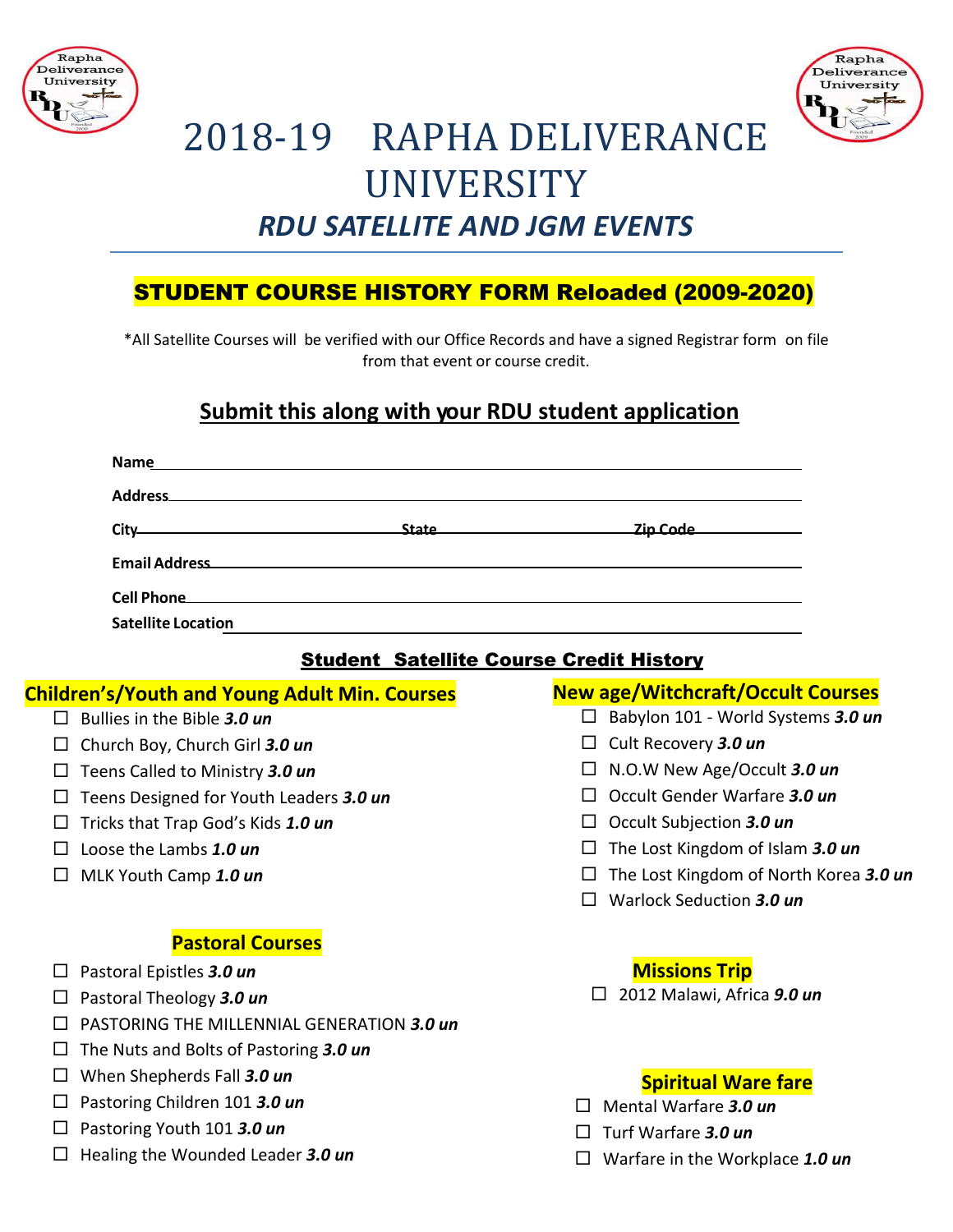### **Student Satellite Course C**

#### **Old Testament Courses**

 $\Box$  Book of Genesis 3.0 un

 $\Box$  Book of Exodus 3.0 un

 $\Box$  Book of Joshua 3.0 un

 $\Box$  Book of Ezra 3.0 un

 $\Box$  Book of Job 3.0 un

 $\Box$  Book of Isaiah 3.0 un

 $\Box$  Book of 1<sup>st</sup> Samuel 3.0 un

 $\Box$  Book of 2<sup>nd</sup> Samuel 3.0 un

 $\Box$  Book of Nehemiah 3.0 un

 $\Box$  Book of Habakkuk 3.0 un

 $\Box$  Book of Zephaniah 3.0 un

# **The New Testament Courses**

- $\Box$  Gospel of Matthew 3.0 un
- $\Box$  Gospel of Mark 3.0 un
- $\Box$  Gospel of Luke 3.0 un
- $\Box$  Gospel of John 3.0 un
- $\Box$  Book of Acts 3.0 un
- $\Box$  Book of Romans 3.0 un
- $\Box$  Book of 1<sup>st</sup> Corinthians 3.0 un
- $\Box$  Book of 2<sup>nd</sup> Corinthians 3.0 un
- $\Box$  Book of Ephesians 3.0 un
- $\Box$  Book of Hebrews 3.0 un
- $\Box$  Book of Revelation 3.0 un

# **Theology Courses**

- $\Box$  Christian Education 101 3.0 un
- $\Box$  History of Christianity 3.0 un
- $\Box$  Jesus Christ 101 3.0 un
- $\Box$  Jesus Christ 102 3.0 un
- $\Box$  Pneumatology 3.0 un (Study of the Holy Spirit 101)
- $\Box$  School of the Holy Spirit 3.0 un
- $\Box$  Spiritual Mapping I 3.0 un
- $\Box$  Spiritual Mapping II 3.0 un
- $\Box$  Systematic Theology **1 3.0 un**
- $\Box$  Systematic Theology II 3.0 un
- $\Box$  The Mantle's of Christ' Ministry 3.0 un

# **Biblical Doctrine Courses**

 $\Box$  112 sound Bible Doctrines 3.0 un

#### $\Box$  230 Characteristics of the N.T Church 3.0 un

- $\Box$  Bible Scholars 101 3.0 un
- $\Box$  How to Teach the Bible 3.0 un
- $\Box$  Inductive Bible Study 3.0 un
- $\Box$  Politics and the Bible 3.0 un
- $\Box$  Preaching 101 3.0 un
- $\Box$  Preaching 102 3.0 un

# **Apostleship Courses**

- $\Box$  Anointing of the Pioneer 3.0 un
- $\Box$  Apostle of Love 3.0 un
- $\Box$  Apostle of Prayer 3.0 un
- $\Box$  Apostles of Faith 3.0 un
- $\Box$  The Blueprint of the Apostolic House 3.0 un
- $\Box$  City and Regional Apostles 3.0 un
- $\Box$  Spurned into Apostleship 3.0 un
- $\Box$  The Crippled Apostleship 3.0 un
- $\Box$  The Great Reformers 3.0 un
- $\Box$  The Market Place Apostle 3.0 un
- $\Box$  Moving in the Apostolic 3.0 un
- $\Box$  The Apostolic Mantle 3.0 un
- $\Box$  Apostolic alignment 3.0 un
- $\Box$  Get in Rank 3.0 un
- $\Box$  Vanguard of Visions and Dreams 3.0 un
- $\Box$  Sustaining the Vision 3.0 un

# **Kingdom/Discipleship Courses**

- $\Box$  12 Keys to Discovering Purpose 2.0 un
- $\Box$  Birthing and Building Believers 3.0 un
- $\Box$  Discipleship 101 3.0 un
- $\Box$  Faith Walkers 101 3.0 un
- $\Box$  Faith Walkers 102 3.0 un
- $\Box$  International Mantle 3.0 un
- $\Box$  Living in the Kingdom 101 3.0 un
- $\Box$  Living in the Kingdom 102 3.0 un
- $\Box$  Ministry to Children 3.0 un
- $\Box$  Ministry to the Elderly 3.0 un
- $\Box$  Purpose 101 3.0 un
- $\Box$  Revivalist and Reformers 3.0 un
- $\Box$  The Call of God 3.0 un
- $\Box$  The Now Women 3.0 units
- $\Box$  The Sent Single 3.0 un
- $\Box$  The Teaching Mantle 3.0 un
- $\Box$  Village Ministry 101 3.0 un
- $\Box$  Visitation Ministry 3.0 un
- $\Box$  Warrior 101 3.0 un
- $\Box$  Watchdogs in the Kingdom Training 3.0 un
- $\Box$  When She Hears the Call 3.0 un
- $\Box$  Women in Ministry Lion Hearted Christian (Persecution)
	- $3.0<sub>un</sub>$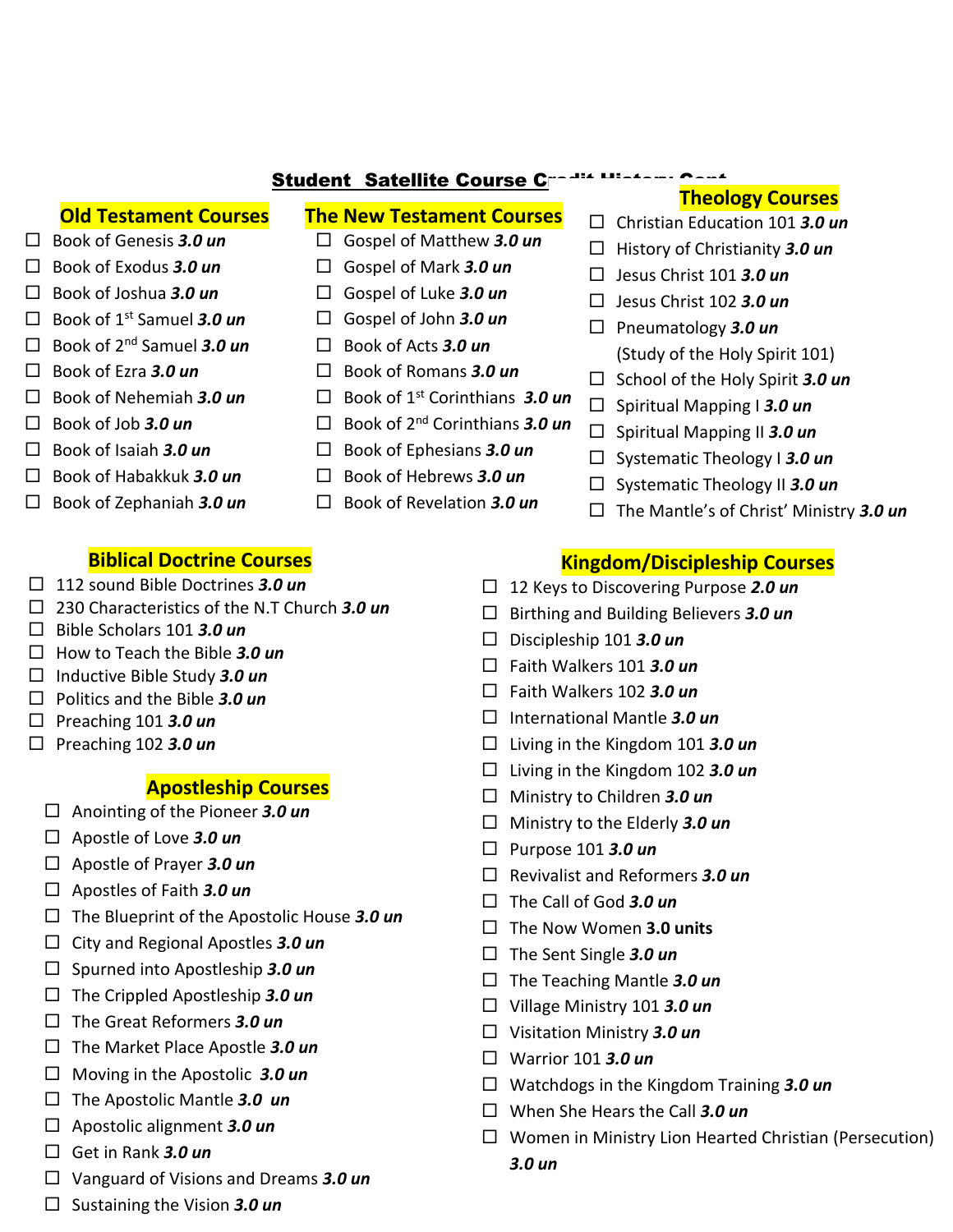# **Student Satellite Course Credit History Cont.**

#### **Healing/Deliverance/Warfare Courses**

- $\Box$  Breaking Strongholds in Churches 3.0 un
- $\Box$  Breaking Strongholds in Old and Young Churches 3.0 un
- $\Box$  Children's Deliverance for Lambs 3.0 un
- $\Box$  Church Planters Spiritual Warfare 6.0 un
- $\Box$  Cussing the Language of Demons 3.0 un
- $\Box$  Deliver Me from Family 3.0 un
- $\Box$  Deliverance 101 3.0 un
- $\Box$  Deliverance 102 / Contamination 3.0 un
- $\Box$  Deliverance for Children and Youth 3.0 un
- $\Box$  Deliverance for the Homosexual Part 1 3.0 un
- $\Box$  Deliverance from the Homosexual Part 2 3.0 un
- $\Box$  Deliverance from Cancer Spirits 3.0 un
- $\Box$  Deliverance from Church Hurts 3.0 un
- $\Box$  Deliverance from Control/Fixer spirits 3.0 un
- $\Box$  Deliverance from Damaged Emotions 3.0 un
- $\Box$  Deliverance from Diabetes 3.0 un
- $\Box$  Deliverance from Rejection 3.0 un
- $\Box$  Deliverance from Religion and Traditions 3.0 un
- $\Box$  Deliverance from Ritual Abuse 3.0 un
- $\Box$  Deliverance from the spirit of anger and rage 3.0 un
- $\Box$  Deliverance from Trauma and Vicious Cycles
- $\Box$  Deliverance Survey 1.0 un
- $\Box$  Deliverance Teams 3.0 un
- $\Box$  Financial Deliverance 101 3.0 un
- $\Box$  Hard Core Deliverance 3.0 un
- $\Box$  Healing Ministry 101 3.0 un
- $\Box$  Spirit of Crack Cocaine 3.0 un
- $\Box$  The Wounded Leader 3.0 un

#### **Evangelism Courses**

- $\Box$  Campus Ministry 3.0 un
- $\Box$  Cyber Evangelism 3.0 un
- $\Box$  Evangelism 101 (T.U.G.S) 3.0 un
- $\Box$  Fishers of Men 3.0 un
- $\Box$  Ground Zero Discipleship 3.0 un
- $\Box$  Relational Evangelism 3.0 un
- $\Box$  Street Gospel Evangelism 3.0 un
- **Leadership & Church Courses**
- $\Box$  Armor Bearer Training 1.5 un
- $\Box$  Campus Ministry 3.0 un
- □ Character Care for Leaders & Believers 3.0 un
- $\Box$  Christian Entrepreneurs 3.0 un
- $\Box$  Church History 101 3.0 un
- $\Box$  Church History 102 3.0 un
- $\Box$  From Milk to Meat 3.0 un
- $\Box$  Gifted Church/Spiritual Gifts 3.0 un
- $\Box$  Leadership 101 3.0 un
- $\Box$  Leadership 102 3.0 un
- $\Box$  No Excuses 101 3.0 un
- $\Box$  Set your House in Order 3.0 un
- $\Box$  Team Ministry Development 3.0 un
- $\Box$  The Fat Church 3.0 un
- $\Box$  The Making of a Leader 3.0 un
- $\Box$  The Plantation Church 3.0 un
- $\Box$  The Life of Dr. Martin Luther King Jr. 3.0 un

#### **Counseling Courses**

- $\Box$  Biblical Counseling 101 3.0 un
- $\Box$  Christian Family Counseling 3.0 un
- $\Box$  Counseling and Co-Dependency 3.0 un
- $\Box$  Kingdom Marriages 3.0 un
- $\Box$  Marriage and Family Counseling 3.0 un
- $\Box$  Marriage Vault I 3.0 un
- $\Box$  Marriage Vault II 3.0 un
- $\Box$  The Hurt Lady Book One 3.0 un
- $\Box$  The Hurt Man 3.0 un
- $\Box$  Counseling the homosexual Part 1 3.0 un
- $\Box$  Counseling for homosexual part 2 3.0 un
- $\Box$  Healing the Wounded Leader 3.0 un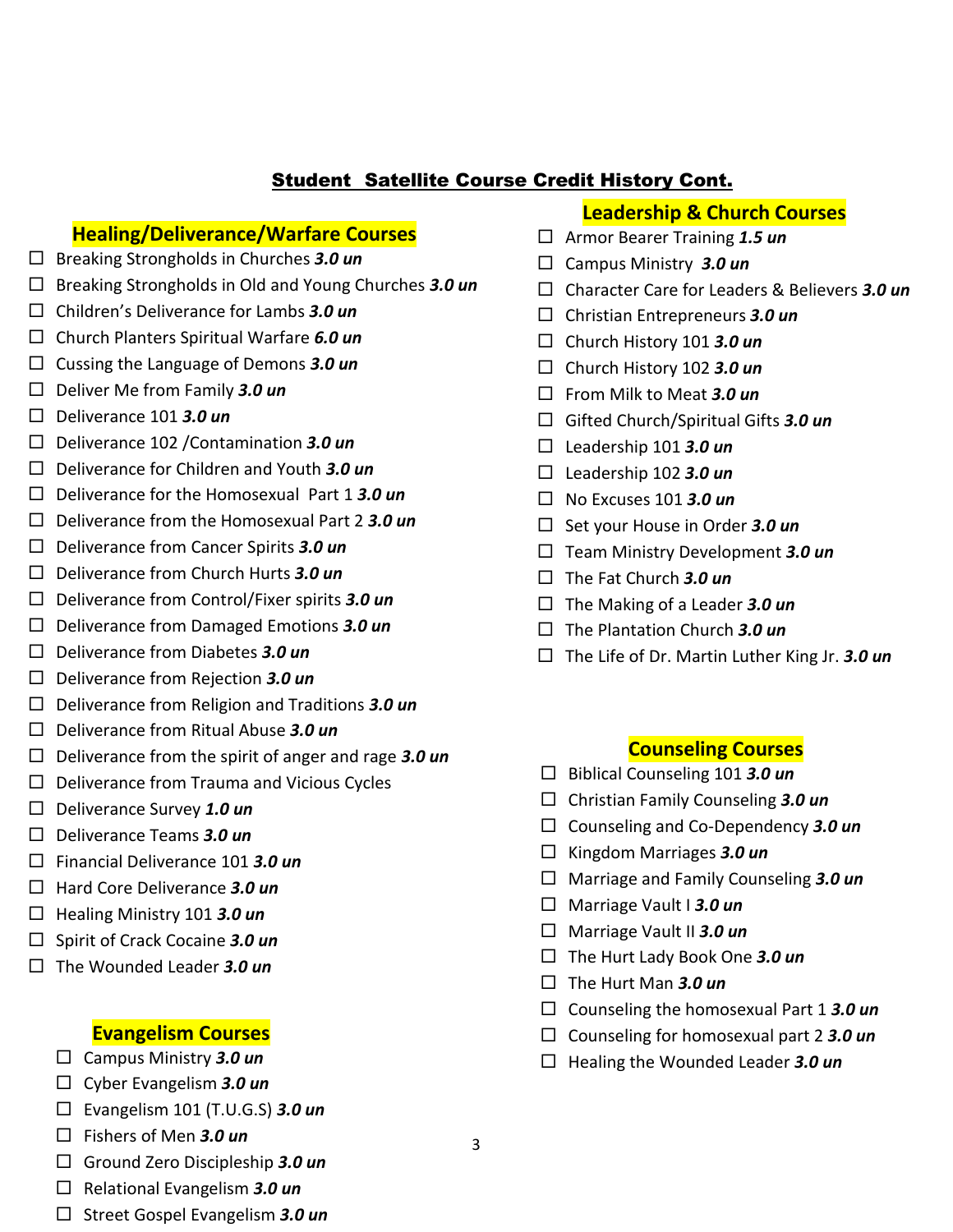## Student Satellite Course Credit History Cont.

#### **Prayer**

- 35 Enemies of the Intercessor *3.0 un*
- Fasting and Prayer as a life style *3.0 un*
- Get a Prayer Life *3.0 un*
- Prayer Pulse *3.0 un*
- Hannah House Principle *3.0 un*
- Redigging the Wells of Intercession *3.0 un*
- Seven Star House of Prayer *3.0 un*
- $\Box$  The making of a prayer seal **3.0 un**
- The Prophetic House *3.0 un*
- The Prophets Pain *3.0 un*
- Transformation Prayer *3.0 un*
- Understanding Prayer Language *1.0 un*
- Great Awakening/ Regional Revival *3.0 un*

#### **Prophetic Courses**

- Prophetic Advantage *3.0 un*
- Prophetic Protocol *3.0 un*
- Prophetic Rivers Arise *3.0 un*
- Prophetic USA Presidents *3.0 un*
- Prophets and Prophecy *3.0 un*
- The Handicapped Prophet *3.0 un*
- Vanguard of Visions and Dreams *3.0 un*
- Prophetic Intercession *3.0 un*

#### **Worship Courses**

- Acceptable Worshipper *1.0 un*
- Dance Ministry *3.0 un*
- Extraordinary Worshipper *3.0 un*
- Musician Makeover *3.0 un*
- Throne Room Conduct *3.0 un*
- Worship (Gaps to Glory) *3.0 un*
- Worship (The Medicine for Warriors) *3.0 un*
- Worship (The Psalmist Ministry) *3.0 un*
- Worship Makers *3.0 un*
- Worship Ministry 101 *3.0 un*
- Worship Ministry 102 *3.0 un*
- Worship Warrior Workout *3.0 un*
- □ Spirit that attack dancers **3.0 un**
- Dance from Earth to heaven *3.0 un*

#### **Media/Performing Arts**

- Christian Media 101 *3.0 un*
- Christian Media 102 *3.0 un*
- Christian Performing arts 101 *3.0 un*

#### **Church Administration**

- Staff Development *3.0 un*
- Church Security *3.0 un*

#### **Finance and Procedures**

501 C3 Non Profit Workshop *3.0 un*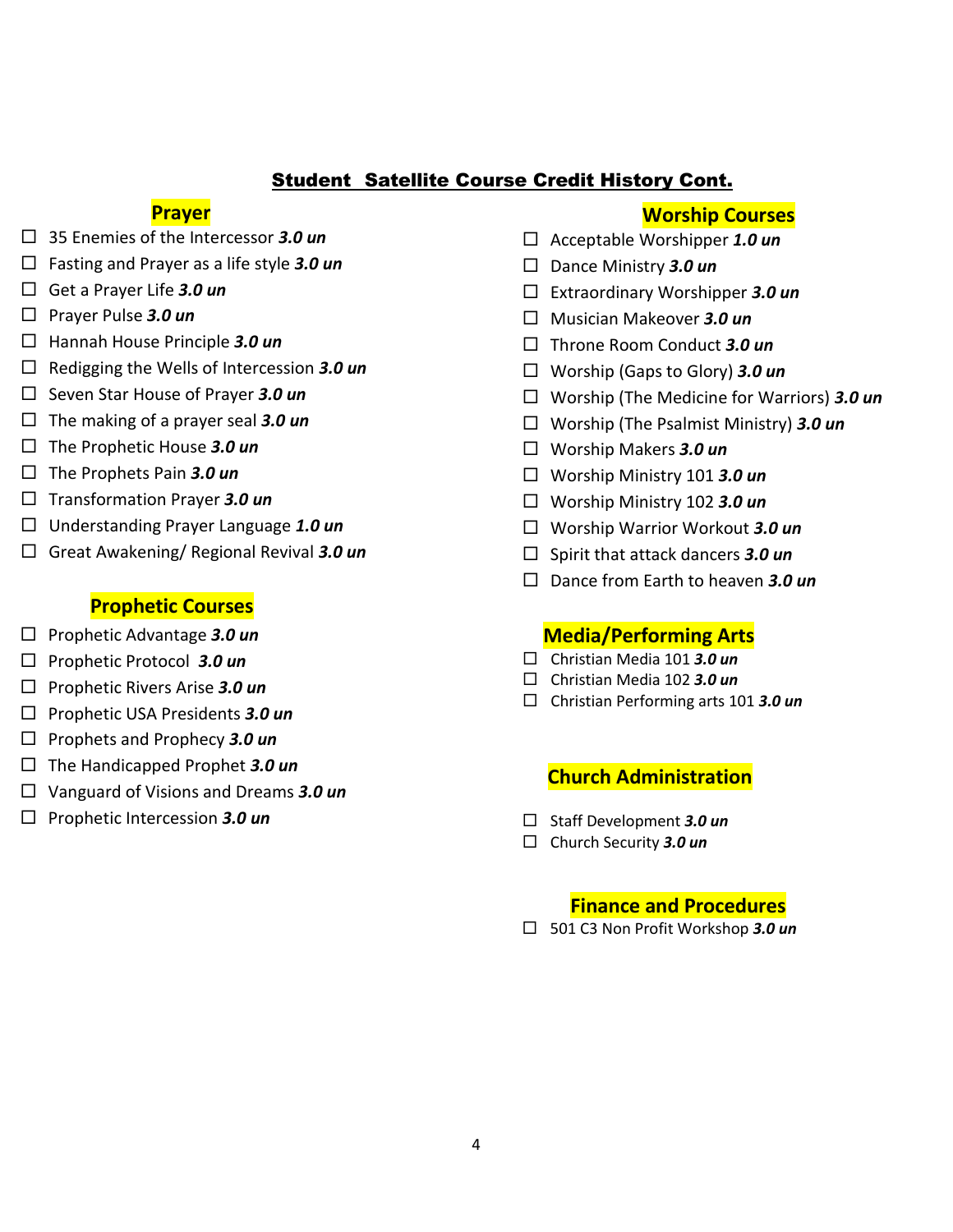# **RDU and JGM Conferences**

- **(AIM) Apostles in the Making**
	- $\Box$  2007 **3.0 un**
	- 2008 *3.0 un*

## **Blessed Ministries/Transformation Ministries**

- □ 2008 **3.0 un** (Prayer Convocation "Intercessors serving on the Frontline") Denver, CO
- 2009 *3.0 un* (Healing and Deliverance) Lacey, WA
- □ 2009 **3.0 un** (Healing and Deliverance/Hurt Lady) Denver, CO
- $\Box$  2010 *3.0 un* (Hurt Man/Hurt Lady) Lacey, WA
- 2012 *3.0 un* (Put Me Back Together Again) Los Angeles, CA
- 2013 *3.0 un* (Generational Breakthrough) Los Angeles, CA
- □ 2014 **3.0 un** (Exposing the Dangers of the Occult & New Age Religion) Los Angeles, CA
- □ 2015 *3.0 un* (Breaking the Bondage of Addiction) Denver, CO
- 2016 *3.0 un* (Deliverance Confrence) Denver, CO
- $\Box$  2017 **3.0 un** (Friendly Fire ) Denver, CO
- $\Box$  2018 **3.0 un** (Put me back together again) Denver, CO

# **Brenda E. Davis Prophet's and Pastors**

- $\Box$  2015 **3.0 un** Phoenix, AZ
- 2016 *3.0 un* Phoenix, AZ
- $\Box$  2017 **3.0 un** Phoenix, AZ
- 2018 *3.0 un* Phoenix, AZ
- 2019 *3.0 un* Phoenix, AZ
- 2020 *3.0 un* Phoenix, AZ

# **East Coast Rapha Delaware**

- $\Box$  2011 **3.0 un**
- $\Box$  2013 **3.0 un**
- $\Box$  2015 **3.0 un**
- $\Box$  2016 **3.0 un**
- $\Box$  2017 **3.0 un**
- $\Box$  2018 **3.0 un**
- $\Box$  2019 **3.0 un**
- 2020 *3.0 un*

# **RDU and JGM Conferences Cont.**

- **MLK Youth Kamp**
	- 2014 Redlands, CA *1.0 un*
	- 2015 Redlands, CA *1.0 un*
	- 2017 Redlands, CA *1.0 un*
	- 2018 Redlands, CA *1.0 un*
	- 2019 Redlands, CA *1.0 un*
	- 2020 Redlands, CA *1.0 un*

# **Rapha Connection Deliverance**

- 2004 *3.0 un* Phoenix, AZ
- 2005 *3.0 un* Phoenix, AZ
- 2006 *3.0 un* Phoenix, AZ
- 2007*3.0 un* Phoenix, AZ
- 2008 *3.0 un* Phoenix, AZ
- 2009 *3.0 un* Phoenix, AZ
- □ 2010 **3.0 un** Phoenix, AZ
- $\Box$  2011 **3.0 un** Phoenix, AZ

## **2011 Redigging the Wells of Intercession**

- Lancaster, CA *1.0 un*
- Los Angeles, CA *1.0 un*
- Pacoima, CA *1.0 un*
- Pasadena, CA *1.0 un*
- Redlands, CA *1.0 un*
- □ Sacramento, CA 1.0 un
- San Diego, CA *1.0 un*
- **Watchdogs**
	- 2010 *3.0 un* Phoenix, AZ
	- 2011*3.0 un* Phoenix, AZ
	- 2012 *3.0 un* Phoenix, AZ
	- $\Box$  2013 **3.0 un** Phoenix, AZ
	- □ 2014 **3.0 un** Highland, CA
	- □ 2015 **3.0 un** Highland, CA
	- □ 2016 **3.0 un** Tucson, AZ
	- □ 2017 **3.0 un** Phoenix, AZ
	- 2018 *3.0 un* Phoenix, AZ
	- $\Box$  2019 **3.0 un** Watchdog 10
	- $\Box$  2020 **3.0 un** Watchdog 11